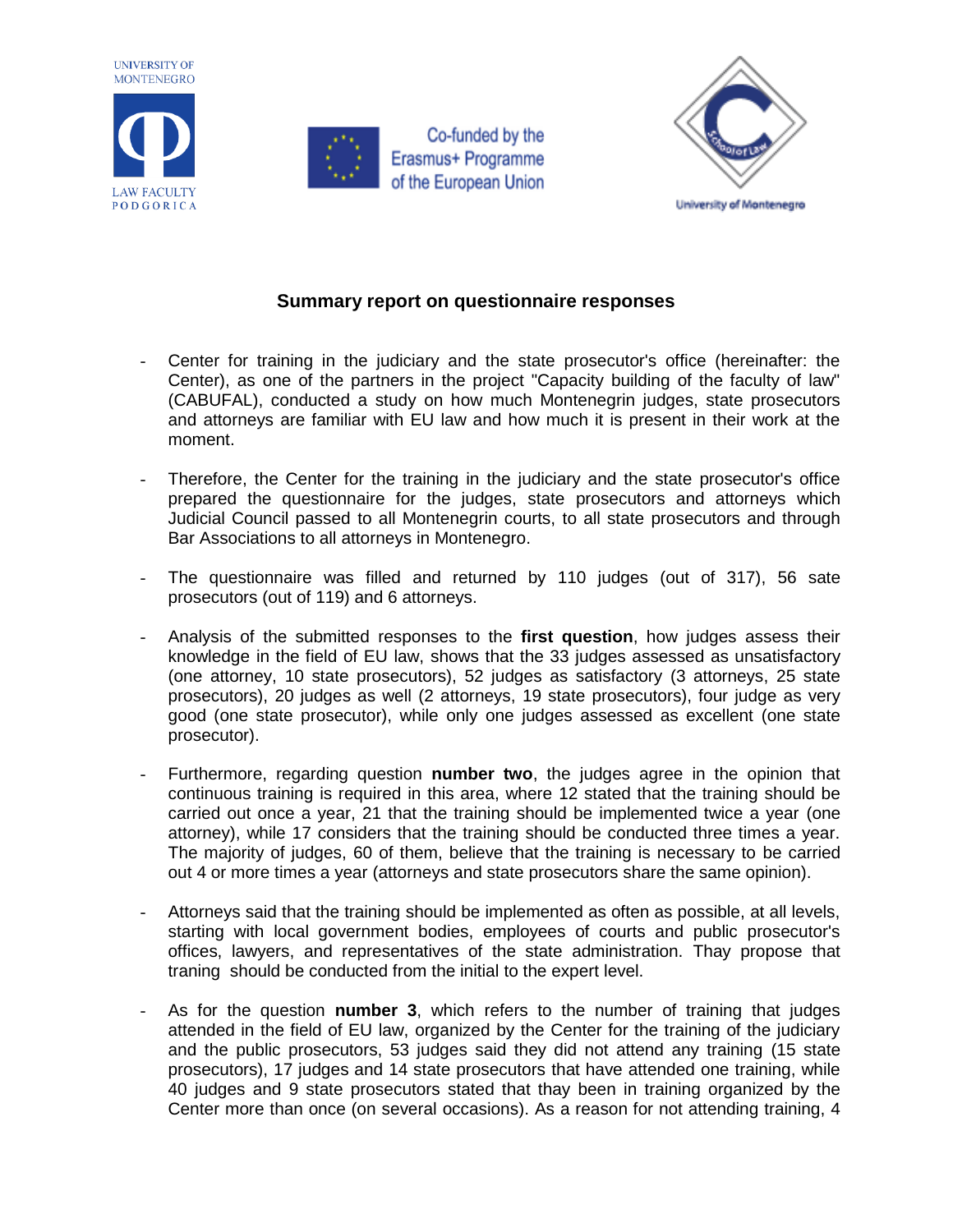



Co-funded by the Erasmus+ Programme of the European Union



judges stated that they could not because workload, ten judges said they were not invited (all attorneys said that thay was not invited), while rest of the respondents did not give the answer (same thing is with state prosecutors).

- Regarding question **number 4**, on the number of training that judges attended in the field of EU law, and that is not organized by the Training Center, 55 judges stated that thay not attended such training, 15 of them was able to attend such training (8 state prosecutors once, 1 twice, 4 several times) while 40 judges could not declare - they did not give an answer (same thing is with state prosecutors).
- One attorney said that he attend such training at the University, while the two lawyers declared that they had the opportunity to attend this kind of training (organized by OSCE - Organization for Security and Co-operation in Europe, CEDEM and the Helsinki Committee).
- From all submitted responses, it appears that the judges agree in opinion in relation to question **number 5** and believe that the training carried out by the Training Center contributes to improving (significantly) their knowledge in the field of EU law.
- **Question number 6** Satisfaction with training events organized by the Center, the judges who attended training (grades gave 75 judges), assessed as follows:
- *Topicality*: 1 one judge, 2 two judges (1 state prosecutor), 3 14 judges (6 state prosecutors), 4 – 18 judges (24 state prosecutors), 5- 40 judges (22 state prosecutors)
- *Diversity of topics*: 1 one judge, 2 two judges (3 state prosecutors), 3 17 judges (3 state prosecutors),  $4 -27$  judges (26 state prosecutors),  $5 - 28$  judges (21 state prosecutors)
- *Methodology of work*: 1 -0, 2 8 judges (1 state prosecutors), 3 -13 judges (8 state prosecutors), 4 – 18 judges (32 state prosecutors), 5 – 36 judges (12 state prosecutors)
- *Quality of lectures*: 1 one judge, 2- 4 judges (1 state prosecutor), 3 5 judges (8 state prosecutors), 4 – 23 judges (19 state prosecutors), 5 – 42 judges (25 state prosecutors)
- *Organization of traning*: 1 one judge, 2 one judge (1. state prosecutor), 3 8 judges (5 state prosecutors),  $4 - 21$  judges (19 state prosecutors),  $5 - 44$  judges (28 state prosecutors)
- From all submitted responses to questions 5 and 6, which are related to the assessment of satisfaction with quality of training conducted by the Center, it appears that the attorneys were not able to declare, considering that thay did not attend the training that the Center organized.
- Question number 7 Regarding topics in the field of EU law, for which they are particularly interested, the **judges** said: criminal law (detention, international legal mutual assistance in criminal matters), freedom of expression and its limits, prohibition of